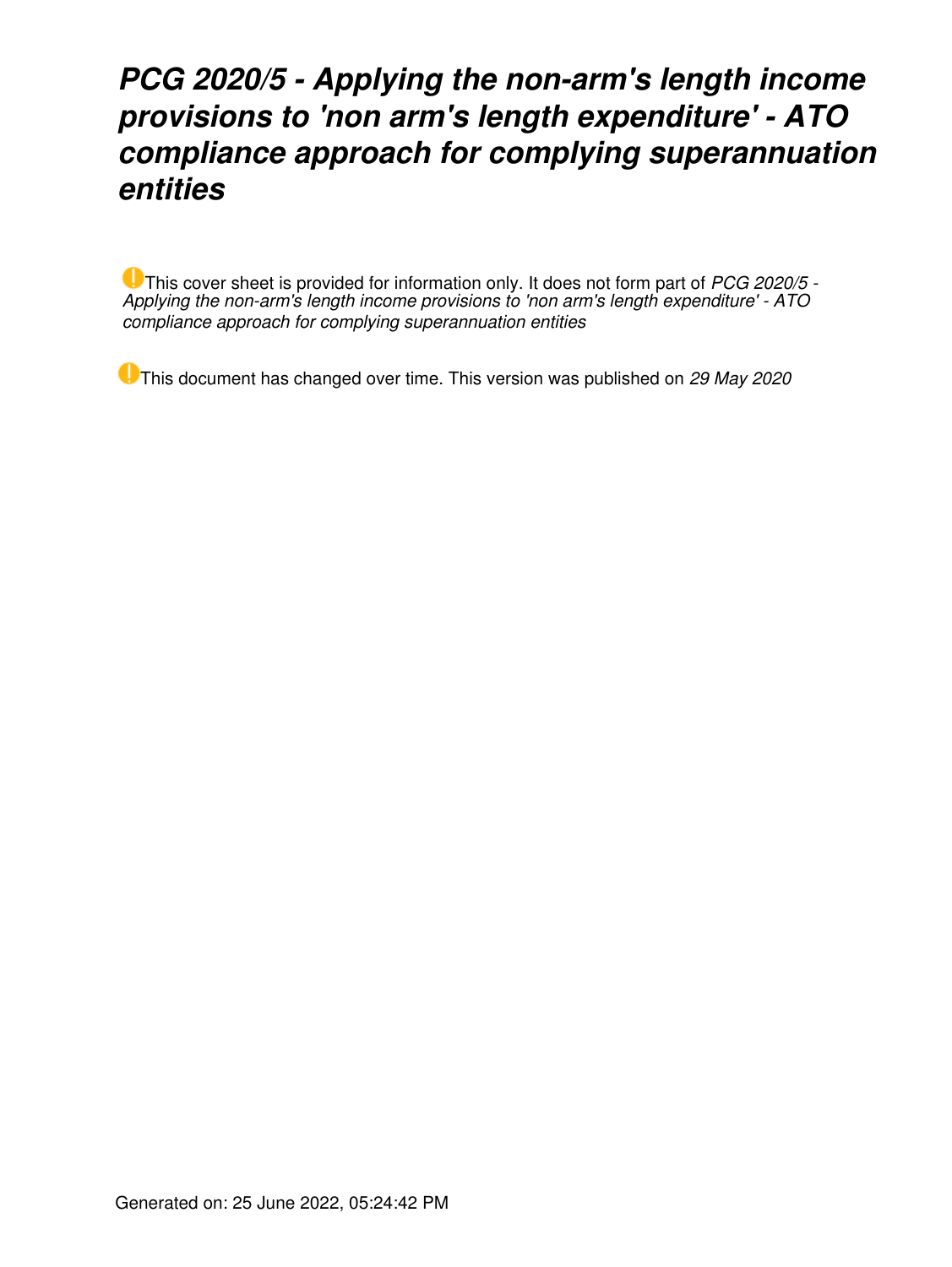

**Australian Government Australian Taxation Office** 

## Applying the non-arm's length income provisions to 'non arm's length expenditure' – ATO compliance approach for complying superannuation entities

#### $\bullet$ **Relying on this Guideline**

*This Practical Compliance Guideline sets out a practical administration approach to assist taxpayers in complying with relevant tax laws. Provided you follow this Guideline in good faith, the Commissioner will administer the law in accordance with this approach.*

| <b>Table of Contents</b>                   | Paragraph |
|--------------------------------------------|-----------|
| What this Guideline is about               | 1         |
| Date of effect                             | 2         |
| Background                                 | 3         |
| The ATO's transitional compliance approach | 10        |

#### **What this Guideline is about**

1. This Guideline provides a transitional compliance approach for a complying superannuation entity concerning the application of the amendments to section 295-550 of the *Income Tax Assessment Act 1997*<sup>1</sup> where a superannuation entity incurs certain non-arm's length expenditure (or where expenditure is not incurred) in gaining or producing ordinary or statutory income. A complying superannuation entity refers to a complying superannuation fund, a complying approved deposit fund or a pooled superannuation trust. For the purposes of readability, a reference in this Guideline to a 'complying superannuation fund' applies equally to a complying approved deposit fund and a pooled superannuation trust.

#### **Date of effect**

2. This Guideline applies both before and after its issue in respect of the 2018–19; 2019–20 and 2020-21 income years.

<sup>1</sup> See *Treasury Laws Amendment (2018 Superannuation Measures No. 1) Act 2019*.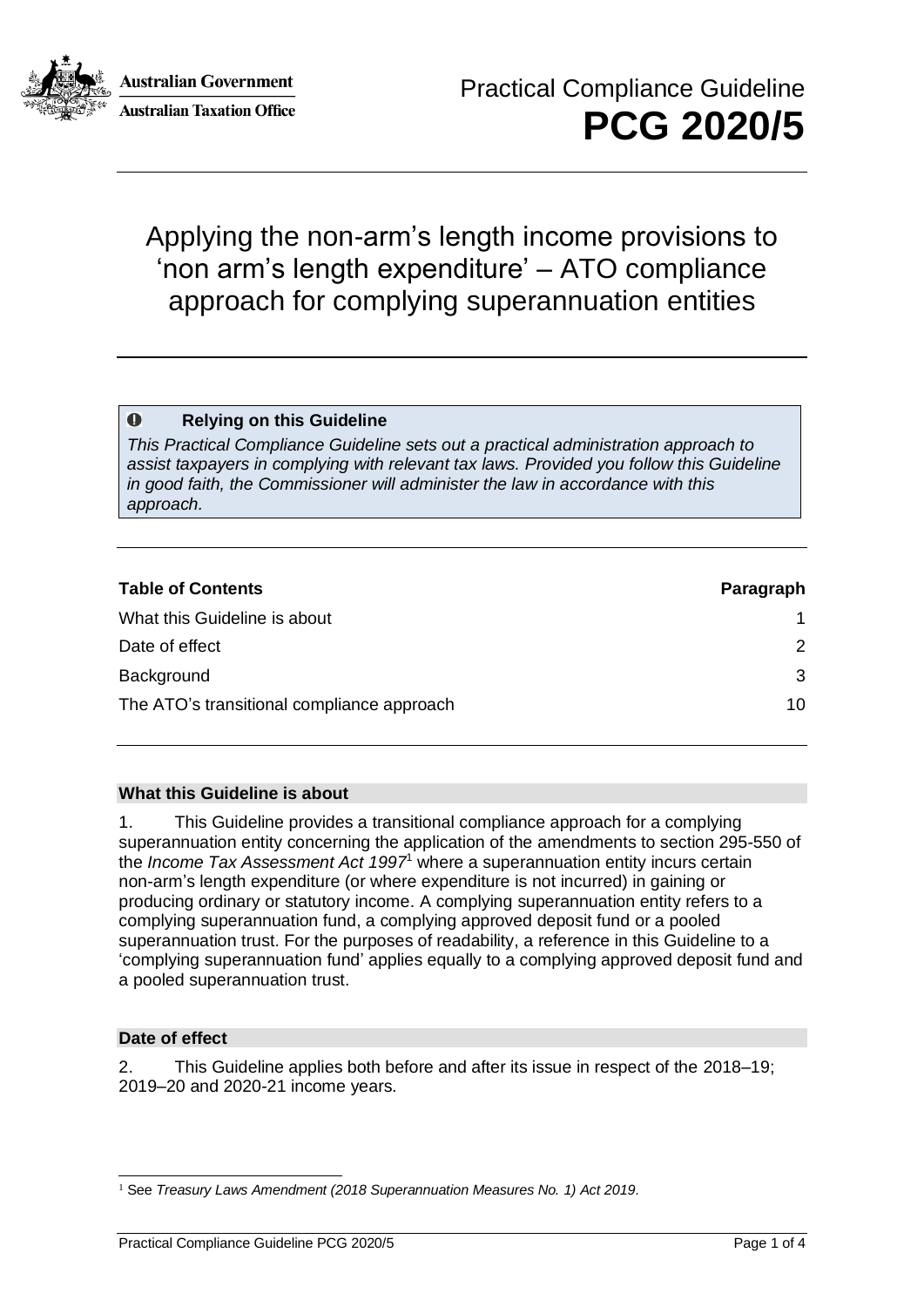### **Background**

3. This Guideline should be read in conjunction with draft Law Companion Ruling LCR 2019/D3 *Non-arm's length income – expenditure incurred under a non-arm's length arrangement*.

4. Section 295-550 of the *Income Tax Assessment Act 1997* sets out rules as to when a complying superannuation fund will derive non-arm's length income (NALI). The amendments to section 295-550 $^2$  result in a complying superannuation fund deriving NALI in circumstances where the entity incurs 'non-arm's length expenditure' as described in paragraphs 9 to 12 of LCR 2019/D3.<sup>3</sup> The amendments apply in relation to income derived in the 2018–19 income year and later income years, regardless of whether the scheme was entered into before 1 July 2018.<sup>4</sup>

5. The ATO has previously issued draft Law Companion Ruling LCR 2018/D10 *Non-arm's length income – expenditure incurred under a non-arm's length arrangement* when the amendments were originally introduced. LCR 2018/D10 was withdrawn following the lapsing of Treasury Laws Amendment (2018 Superannuation Measures No. 1) Bill 2018 when the 45<sup>th</sup> Parliament was prorogued and the House of Representatives was dissolved on 11 April 2019.

6. As a result of consultation feedback received on LCR 2018/D10, the ATO has provided clarification on particular issues in LCR 2019/D3. One of these issues concerned when non-arm's length expenditure will have a sufficient nexus with income derived by the complying superannuation fund for the NALI provisions to apply. In particular, the Commissioner has set out the preliminary view that certain non-arm's length expenditure incurred by a complying superannuation fund may have a sufficient nexus to all ordinary and/or statutory income derived by the fund for that income to be NALI (for example, fees for accounting services).<sup>5</sup> This can be contrasted to non-arm's length expenditure that has a more direct nexus to particular ordinary or statutory income derived by the fund (for example, expenditure relating to the acquisition of an income-producing asset).

7. The ATO recognises that trustees of complying superannuation funds may not have realised that the amendments will apply to non-arm's length expenditure of a general nature that has a sufficient nexus to all ordinary and/or statutory income derived by the fund in an income year, noting that it was not explicitly stated in LCR 2018/D10. It is also recognised that the amendments apply in relation to the 2018–19 and later income years which may result in all income derived by a fund during the 2018–19 and 2019–20 income years being classified as NALI where it has incurred non-arm's length expenditure of a general nature.

8. A number of comments were received in respect of LCR 2019/D3 and all these comments are being considered in the finalisation of that draft Ruling.

9. Pending the finalisation of LCR 2019/D3, the ATO considers it is appropriate to apply the transitional compliance approach outlined in paragraphs 10 and 11 of this Guideline.

#### **The ATO**'**s transitional compliance approach**

10. The ATO will not allocate compliance resources to determine whether the NALI provisions apply to a complying superannuation fund for the 2018–19; 2019–20 and

<sup>2</sup> See *Treasury Laws Amendment (2018 Superannuation Measures No. 1) Act 2019*.

<sup>&</sup>lt;sup>3</sup> Further references in this Guideline to 'non-arm's length expenditure' has the same meaning as described in LCR 2019/D3.

<sup>4</sup> See section 4 of Schedule 2 to the *Treasury Laws Amendment (2018 Superannuation Measures No. 1) Act 2019*.

<sup>5</sup> See Example 2 of LCR 2019/D3.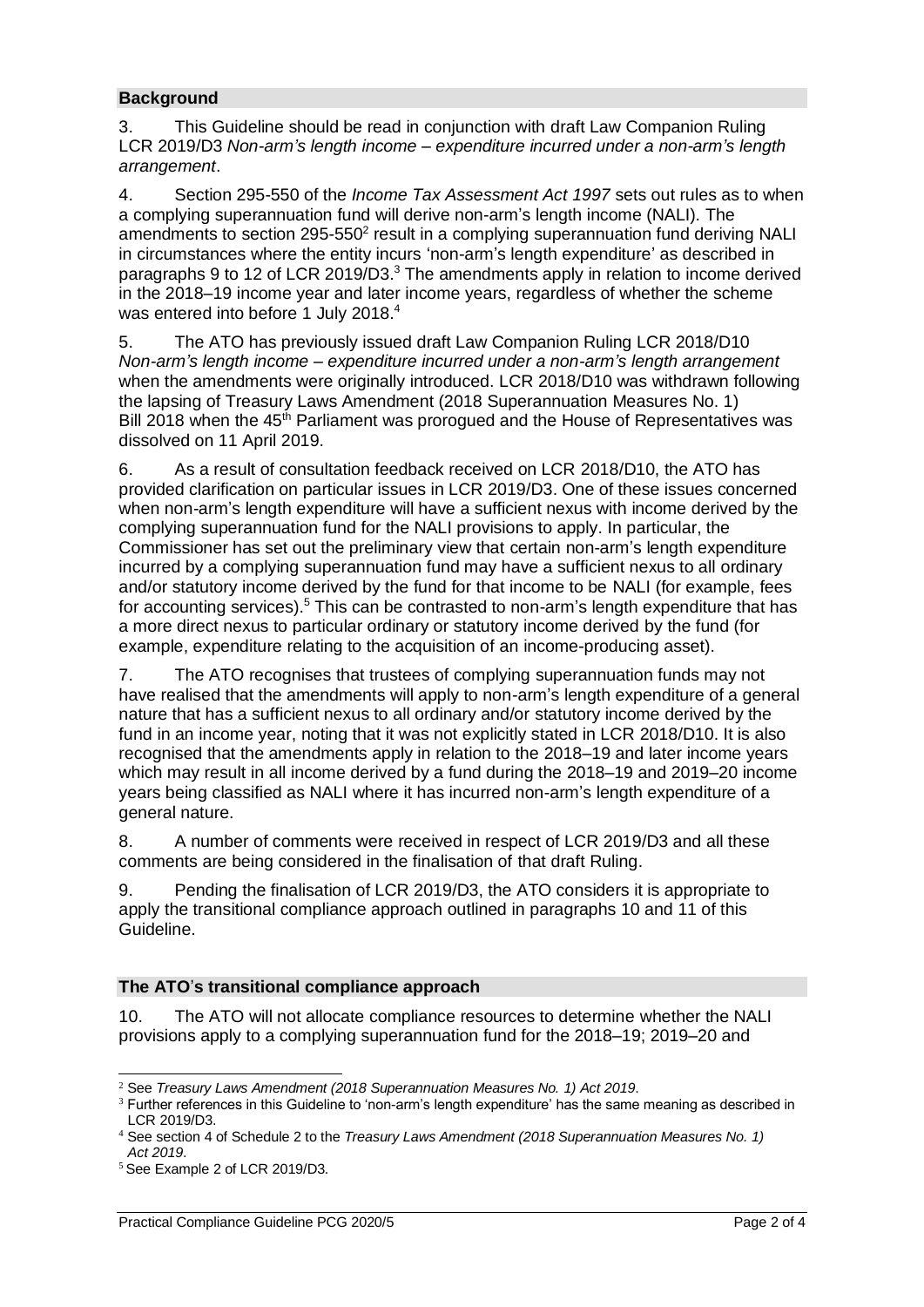2020–21 income years where the fund incurred non-arm's length expenditure (as described in paragraphs 9 to 12 of LCR 2019/D3) of a general nature that has a sufficient nexus to all ordinary and/or statutory income derived by the fund in those respective income years (for example, non-arm's length expenditure on accounting services).

11. This transitional compliance approach does not apply where the fund incurred non-arm's length expenditure that directly related to the fund deriving particular ordinary or statutory income.

**Commissioner of Taxation** 1 June 2020